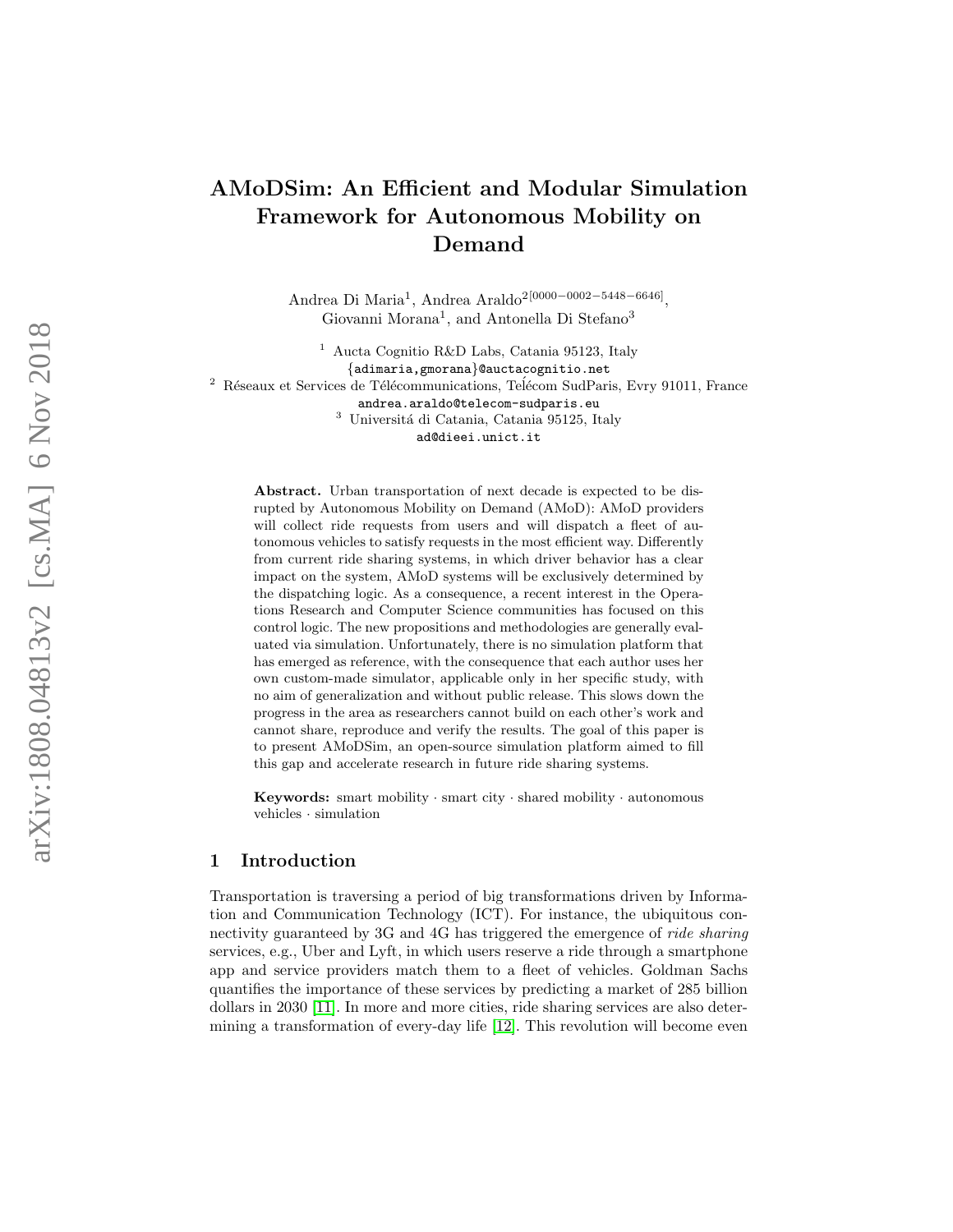deeper when these services will be provided by Autonomous Vehicles (AVs). Autonomous Mobility on Demand (AMoD) services [\[8\]](#page-12-2) will be very cheap for the users, since providers will not have to sustain the cost of labor of the drivers.

One reason for the efficiency of these systems is that vehicles can be shared among many users. To do so, efficient and scalable algorithms are needed. While the Vehicle Routing Problem [\[4\]](#page-11-0) has been studied from the 1950s, the success of ride sharing systems has lead to a renovated interest in this decade, where the problem has been specialized to the case of matching ride requests from passengers to available vehicles, while respecting some constraints on users' waiting and riding time. A particular focus has regarded the computation of condensed vehicle trips to properly aggregate many rides in order to minimize provider's costs while keeping the user quality of level acceptable. The request-vehicle matching problem has been shown to be NP hard [\[7\]](#page-12-3). Therefore, a vast literature has developed to propose "good" heuristics with a reasonable computation time to be used in practice and has resorted to simulation to evaluate them. Unfortunately, up to now no reference simulation tool has emerged for this, which is shown by the fact that most of the authors have been forced to build from scratch their own case-specific simulator. The negative consequences are:

- Waste of time and effort, to create every time a simulator.
- Impossibility to build on the effort of past research.
- Difficulty for the community to reproduce and verify results.

On the other side, there are few exceptions of complex transportation simulation tools extended with models of ride sharing systems. However, they are not suitable for the researchers interested in the development of algorithms for ride-sharing, whom we target in this work. The reasons are:

- They require to specify scenarios with high level of realism, like economic indicators of the population and of the area, which are not usually available.
- Even if available, it takes a long time and effort to figure out how to set them up into the simulators, which would instead be preferable to spend in the inner workings of the algorithms.
- They lack flexibility: when developing an algorithm, it is necessary to test it in a vast range of scenarios, instead of just super-realistic one, to generalize the findings.
- The level of detail transportation represents an overhead: part of the computation time is spent in representing the detailed movement of vehicles at millisecond scale, which has no big impact on the ride sharing logic.

For these reasons, transportation simulation tools are to be used a-posteriori when, for instance, a transportation authority or company wants to check what is the impact of a ride sharing strategy, already developed and thoroughly studied, on the particular scenario of interest.

In this paper we present AMoDSim, a simulation framework open to researchers in future-generation ride-sharing systems whose design goals are: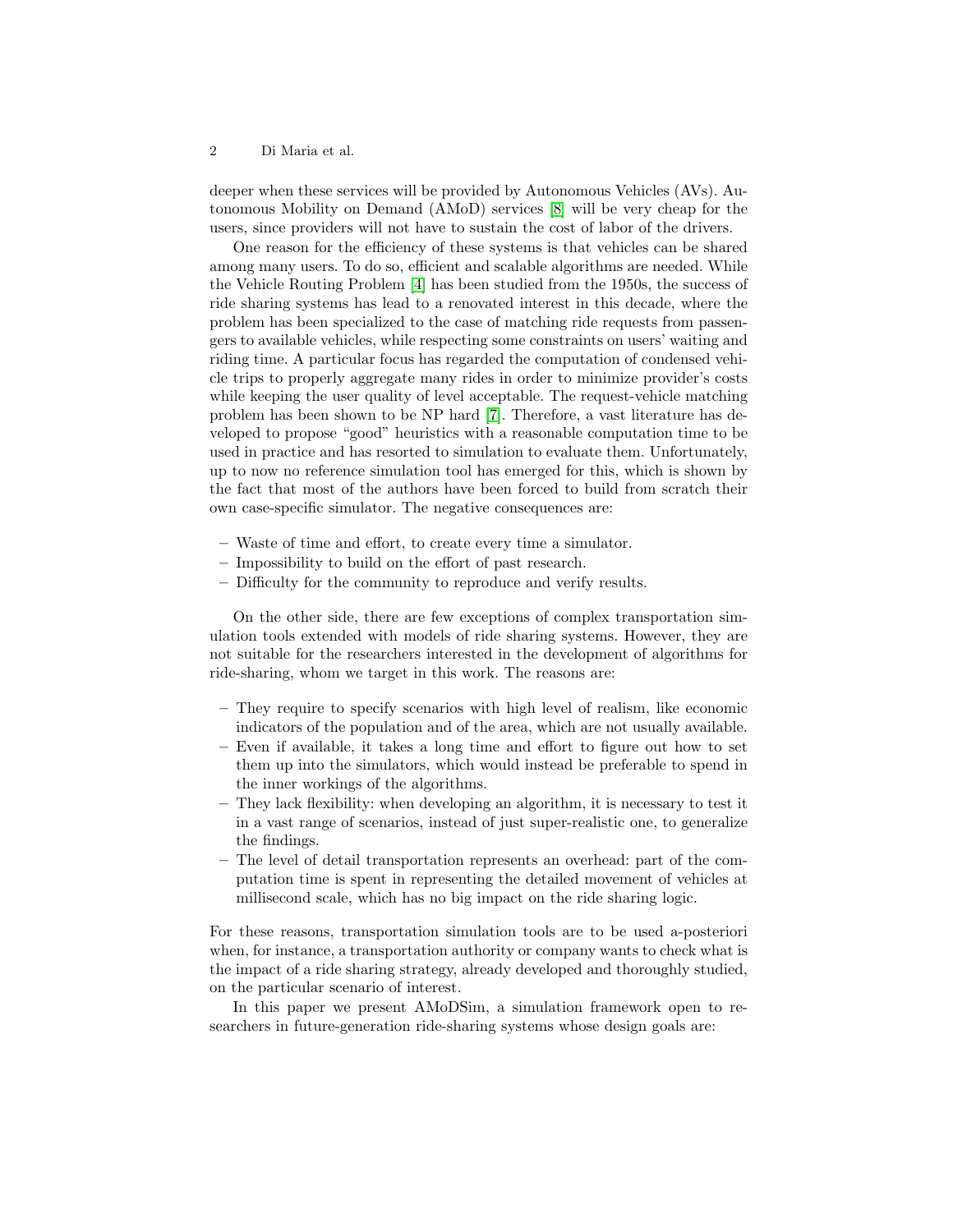- Launching massive simulation campaigns to simultaneously test the performance of the algorithms under study, under different settings, is easy and scalable.
- By means of modularity, it is easy to implement new algorithms, with minimum modification of the other components.
- Results on the performance for both the provider and the user perspective are produced automatically and are simple to analyze.

The code is available<sup>[4](#page-2-0)</sup> under the CC BY-NC-SA 4.0 license. The rest of the paper is organized as follows: In Section [2](#page-2-1) we review the work in simulation of ride sharing systems. In Section [3](#page-3-0) we present the model of AMoD used in AMoDSim. In Section [4](#page-6-0) we describe its architecture and in Section [5](#page-8-0) we showcase it in a case study in which we compare several provider and user-related metrics of two different matching algorithms.

## <span id="page-2-1"></span>2 Related Work

In this section we describe the state of the art of the research on autonomous mobility on demand and future generation ride sharing systems, focusing on the simulation tools used. We divide this research in works that use case-specific simulators and complex transportation simulators. The limitations of both has been discussed in the previous section.

#### 2.1 Work Based on Case-Specific Simulators

We emphasize that no code has been made public with any of the studies listed in this subsection, nor the simulators have been described enough to be reproducible. This reinforces the utility of our effort. Santi, Frazzoli et Al. published a series of papers [\[22](#page-12-4)[,7,](#page-12-3)[23\]](#page-12-5) where they proposed mathematical formulations of ride sharing problems and heuristics to solve them. Case studies are shown in New York. Similarly, Ma et Al. [\[19\]](#page-12-6) study ride-sharing algorithms using GPS taxi trajectories collected in Bejing. Agatz et Al. [\[5\]](#page-11-1) built a simulator for a case study in Atlanta. Within their simulator, an agent can subscribe to a provider either as a rider or a driver. The study better represents systems like BlaBla Car [\[1\]](#page-11-2), in which a traveler can publish her future trip in a web portal and other users can hop-in. These systems are now called "carpooling" and are different from ride sharing systems like Uber and Lyft and the future AMoD, in which (i) drivers are continuously operating for hours just to serve other individuals' trips and (ii) requests for rides arrive continuously in real time and are not announced in advance. Other case-specific simulators were developed for case studies in Seul and Boston in [\[16\]](#page-12-7) and [\[17\]](#page-12-8), respectively.

<span id="page-2-0"></span><sup>4</sup> <https://github.com/admaria/AMoDSim>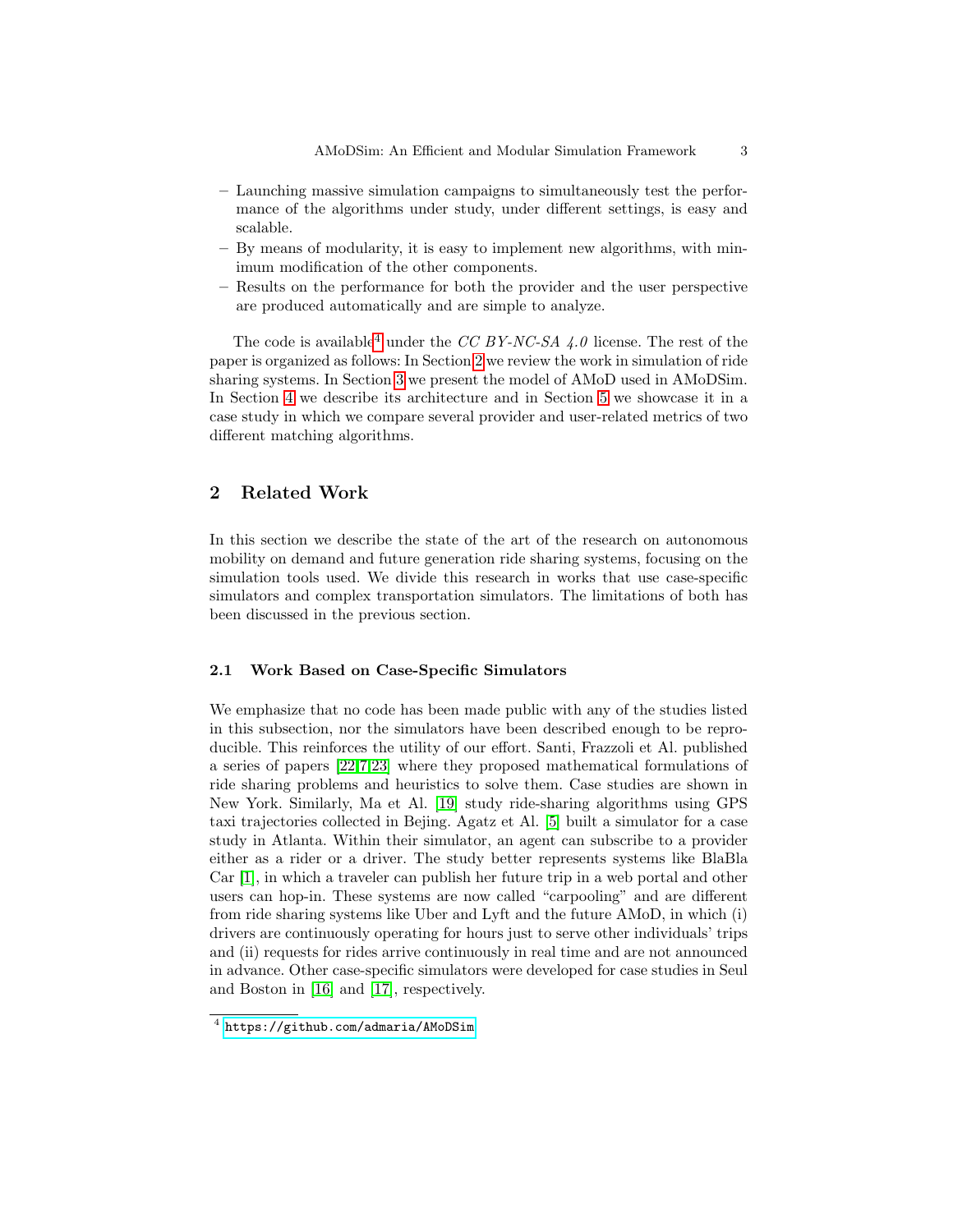#### 2.2 Work Based on Complex Transportation Simulators

Some case studies have been performed extending commercial transportation simulators, like Aimsun [\[20,](#page-12-9)[18\]](#page-12-10). However, commercial tools are usually not available to researchers and their code is closed, impeding the verification and the reproduction of results. To the best of our knowledge, three simulation tools developed by academic institutions have been extended and employed in studies related to AMoD, namely SimMobility [\[8\]](#page-12-2) and MATSim [\[10](#page-12-11)[,9\]](#page-12-12) and SUMO[\[6\]](#page-12-13). The main issue with the first two is the level of complexity that the researcher is required to handle and the performance. They are agent-based, i.e., they simulate the behavior of each single traveler through transportation-specific economic models. In order to do so, the researcher must construct first a synthetic population and describe the economic indicators of the urban network. As discussed in Section [1,](#page-0-0) this is overkill for research focused on algorithms, which is what we target here. The unsuitability of these tools is testified by the fact that: (i) they are generally used, at least as far as published research visible to us is concerned, only by the very same group that developed them and (ii) researchers have preferred to craft their own case-specific simulators instead of using them. SUMO is a microscopic simulator that has been employed in a recent case study on AMoD in the city of Milan[\[6\]](#page-12-13). However, that study does not fill the gap we aim to fill. First, SUMO is a purely microscopic simulator, i.e., it computes the detailed movement of each vehicle,<sup>[5](#page-3-1)</sup> which is an overhead that we want instead to avoid, since it has limited interest when studying the dispatching logic in an AMoD system. Second, SUMO does support natively Mobility on Demand services and the authors of [\[6\]](#page-12-13) had to write from scratch this functionality, which, however, they do not make publicly available. Third, SUMO needs detailed input, that the authors needed to obtain by cross-correlating several data-sources (Google APIs, mobile phone traces, etc.), while the choice we made in AMoD is to streamline the input definition, sacrificing some realism. Finally, is it not possible in [\[6\]](#page-12-13) to specify user-specified quality of service requirements.

#### 2.3 Other work

NOT IN THIS DRAFT

## <span id="page-3-0"></span>3 Model of Autonomous Mobility on Demand

We now present the model of AMoD service implemented into the simulator. The model includes a fleet of *vehicles*, a *coordinator* managing it and *users*. Users send trip requests to the coordinator, which runs matching algorithms or simply orchestrates the distributed computation running in the vehicles, in order to decide how to match them to the available vehicles. A trip request consists of

<span id="page-3-1"></span><sup>5</sup> A particular version of SUMO, called SUMO MESO[\[2\]](#page-11-3), is intended to reduce the details in vehicle movement simulation. However, we are not aware of any published study on AMoD systems based on SUMO MESO.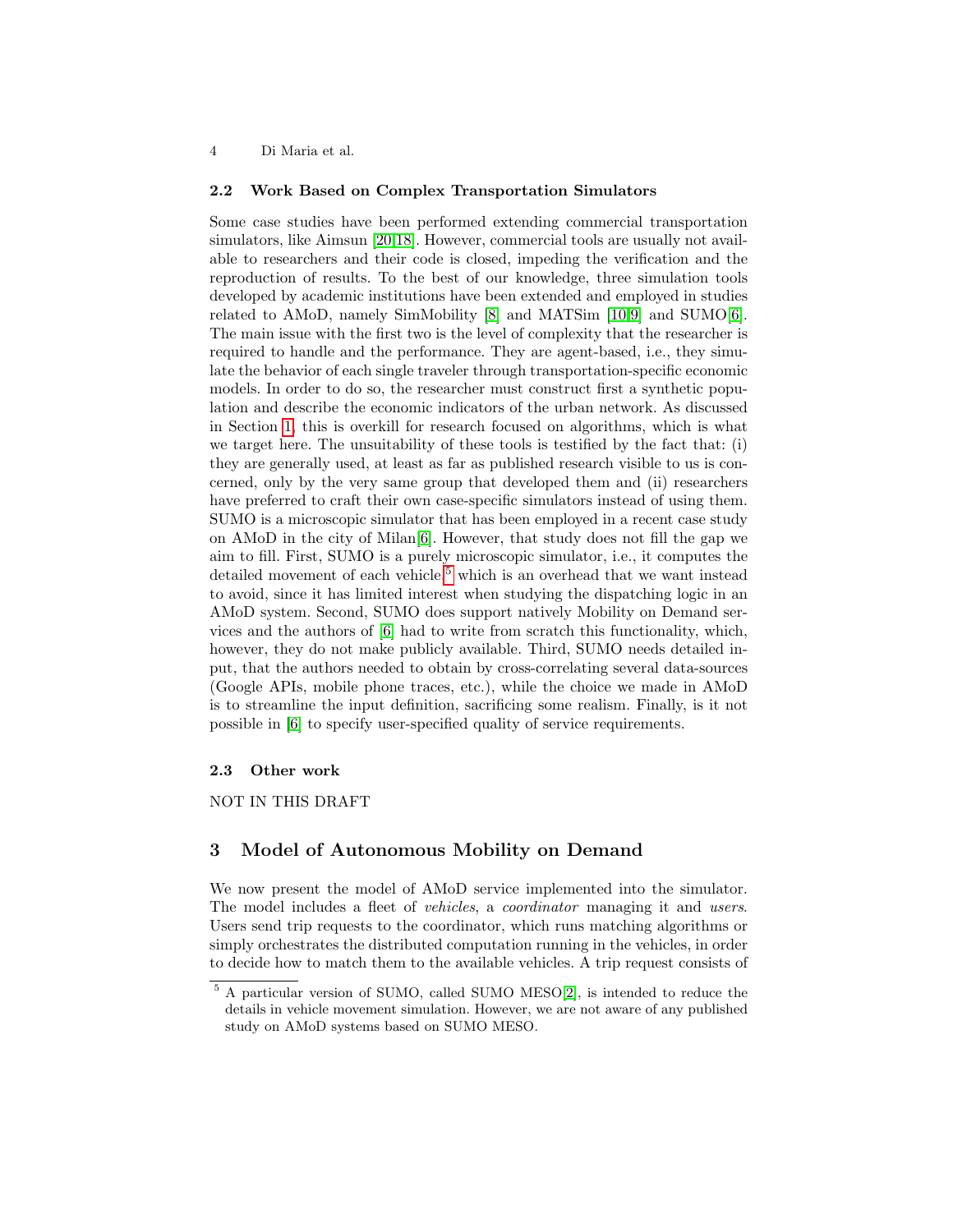two stop-points, one for the pick-up and one for the drop-off. Each stop point is a tuple  $sp = \{q, t, \Delta t\}$ , where q is the pick-up or drop-off point, t is the preferred time at which the user wishes to be picked up or dropped off,  $\Delta t$  is the maximum extra-time the user tolerates to be picked up or dropped off, with respect to the preferred time.

At any given time, each vehicle  $v$  has a set of planned stop-points organized in a certain sequence  $S_v = [sp_1, sp_2, \ldots]$ , that we call schedule. Each schedule is associated with a cost  $c(S_v)$ , which can be defined in different ways to take into account provider or user-related metrics. For example, this cost could be the kilometers traveled to accomplish that schedule, or some indication of the travel or waiting time of the users served by that schedule. The goal of the provider is to create and continuously update the schedule  $S_v$  of each vehicle of its fleet, in order to optimize the costs  $c(S_v)$ , subject to respecting the time constraints of all the users. Observe that this model is general enough to represent different types of optimization: (i) both provider cost or user level of service can be optimized, as this boils down to the way the cost  $c(S_v)$  is defined; (ii) one can simply study the overall cost optimization, or min-max optimization, etc.; (iii) the optimization can be both centralized, in case a single coordinator decides all the schedules  $S_n$ , or distributed, in case, for instance, each vehicle  $v$  optimizes its own schedule. While the model is general, we have currently only implemented the strategies described in Section [3.2.](#page-5-0)

#### <span id="page-4-0"></span>3.1 Time constraints

We define a schedule  $S_v = [sp_0, \ldots, sp_n]$  of a vehicle v feasible, if the time constraints of all its stop-points is satisfied. Let us suppose  $sp_i = (q_i, t_i, \Delta t_i)$ and that  $b_i$  is the time needed to complete  $sp_i$ , i.e., the time for the passenger to board (alight), in case of pick-up (drop-off), that the current time is  $t_{\text{now}}$  and the current vehicle location is  $q_v$ . Let us denote with  $\tau(q,q')$  the estimated time to go from a location  $q$  to  $q'$ . Then the estimated time at which the stop-point  $sp_i$  will be served is:

$$
\hat{t}_i = t_{\text{now}} + \tau(q_v, q_0) + \sum_{j=1}^i [b_{j-1} + \tau(q_{j-1}, q_j)] + b_i
$$

The *estimated delay* of each stop-point  $d_i = \hat{t}_i - t_i \leq \Delta t_i$ , for  $i = 0, \ldots, n$ . The provider must only compute feasible schedules  $S_v$  for each vehicle v in the fleet. AMoDSim is able to simulate on-line optimization algorithms, in which the schedules are continuously modified. To avoid violating some user constraints, the feasibility should be checked at any modification. For example, suppose we modify  $S_v$  by inserting a new stop-point  $sp = (q, t, \Delta t)$  at position k, obtaining a new schedule  $S_v^{(k)} = [sp_0, \ldots, sp_{k-1}, sp, sp_k, \ldots, sp_n]$ . The detour the vehicle does to serve sp determines an additional delay on all the stop-points after the  $k$ th. If we denote with  $\hat{t}_i^{(k)}$  the estimated stop-point time of  $sp_i$  after the insertion,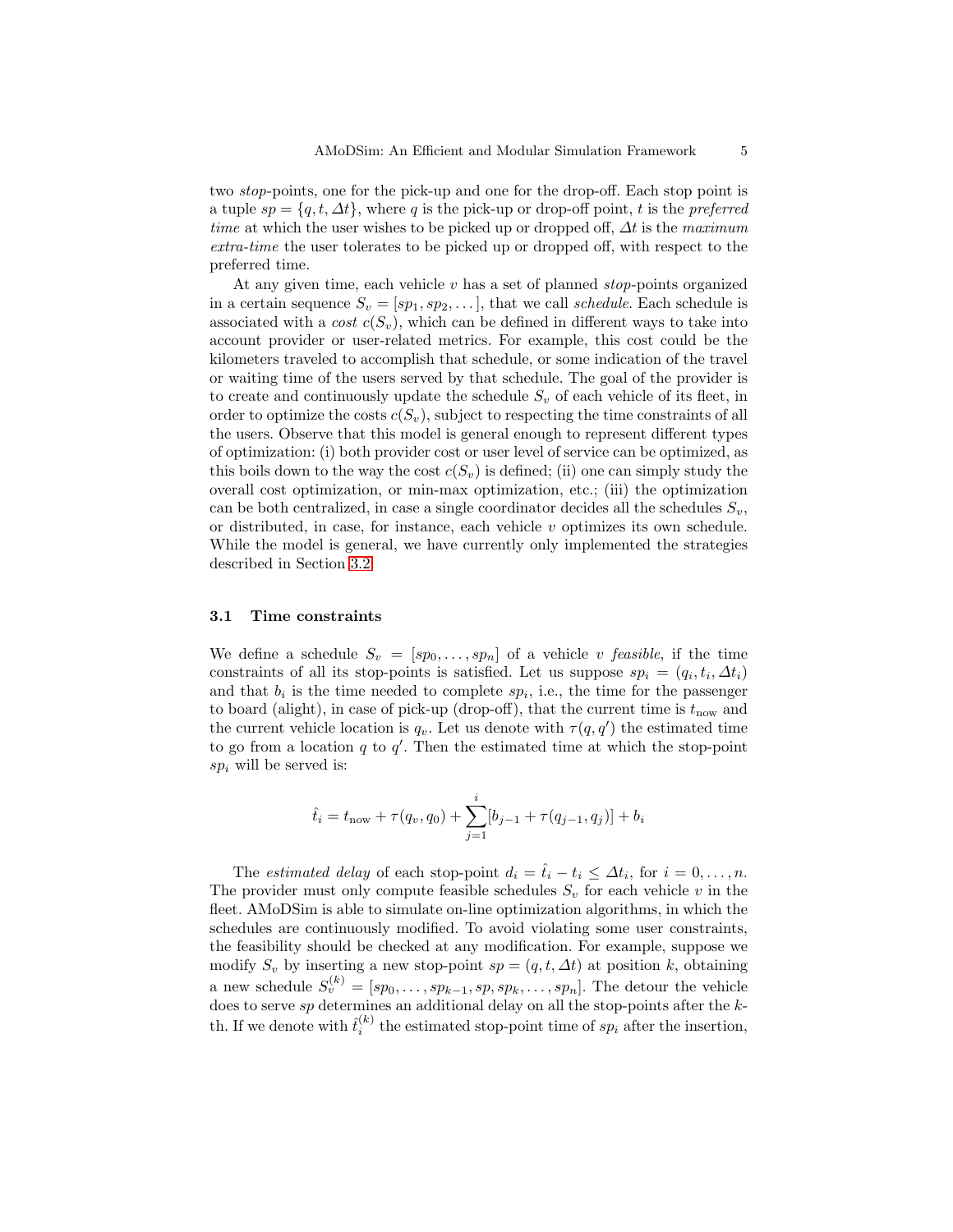the additional delay is  $\Delta d_i^{(k)} \equiv \hat{t}_i^{(k)} - \hat{t}_i$  and it is easy to show that:

$$
\Delta d_i^{(k)} = \begin{cases} 0, & \text{if } i < k \\ \tau(q_{k-1}, q) + b + \tau(q, q_k) - \tau(q_{k-1}, q_k), & \text{if } i \ge k \end{cases}
$$

where b is the time for alighting or boarding related to  $sp$ . To check whether the modified schedule is feasible, not only must we check that the time constraints of the new sp are satisfied, but also that the time constrains are satisfied for all the stop-points already present in the schedules, i.e.,  $d_i + \Delta d_i^{(k)} \leq \Delta t_i$  for  $i=0,\ldots,n.$ 

#### <span id="page-5-0"></span>3.2 Examples of optimization strategies

To give a more concrete idea of the model we discussed in the previous section, we now describe two heuristics we implemented in AMoDSim and some possible assumptions about the request constraints expressed by users. We adopt such heuristics and assumptions in the case study of Sec. [5.](#page-8-0) However, we emphasize that the simulator is more general and can be used in different ways.

Recall a request sent by a user is composed by a stop-point  $sp = (q, t, \Delta t)$  for the pick-up and another  $sp' = (q', t', \Delta t')$  for the drop-off. We assume that the user would like to be picked-up immediately, i.e.,  $t = t_{\text{now}}$  and to be droppedoff as in the ideal case in which a vehicle is immediately at her disposal and can bring her to the destination in the shortest path, without detours, i.e.,  $t' =$  $t_{\text{now}} + \tau(q,q').$ 

We implement two optimization strategies, namely Radio-Taxi and Insertion Heuristic. With the former each vehicle can serve one passenger at a time, while the latter allows ride sharing, i.e., the same vehicle can serve multiple passengers at a time.

We first describe the Insertion Heuristic, loosely inspired by [\[15\]](#page-12-14). The cost function  $c(S_v)$  is chosen in order to represent the user experience. More precisely, the cost of a schedule  $S_v = [sp_0, \ldots, sp_n]$  is the sum of the estimated delays  $d_i$ , as defined in Sec. [3.1,](#page-4-0) of all its stop-points, i.e.,  $c(S_v) = \sum_{i=0}^{n} d_i$ . The Insertion Heuristic attempts to minimize the marginal cost when serving an additional request. Suppose a new request is sent, consisting of the stop-points  $sp, sp'$  for the pick-up and drop-off, respectively. Assigning the new request to any vehicle, will increase the cost of its schedule, i.e., the sum of the delays suffered by its stop-points. Let us take any vehicle v and denote with  $S_v^{(k, k')}$  the schedule obtained from  $S_v$  by inserting the pick-up sp in the k-th position and the dropoff sp' in the k'-th position, with  $k' > k$ . If the modified schedule is infeasible, we set  $c(S_v^{(k,k')} = \infty)$ . We compute the best placement of drop-off and pick-up, which minimizes this increase in cost, i.e.,

$$
(k^v, k'^v) = \arg\min_{(k, k'), k' > k} \left( c(S_v^{(k, k')}) - c(S_v) \right)
$$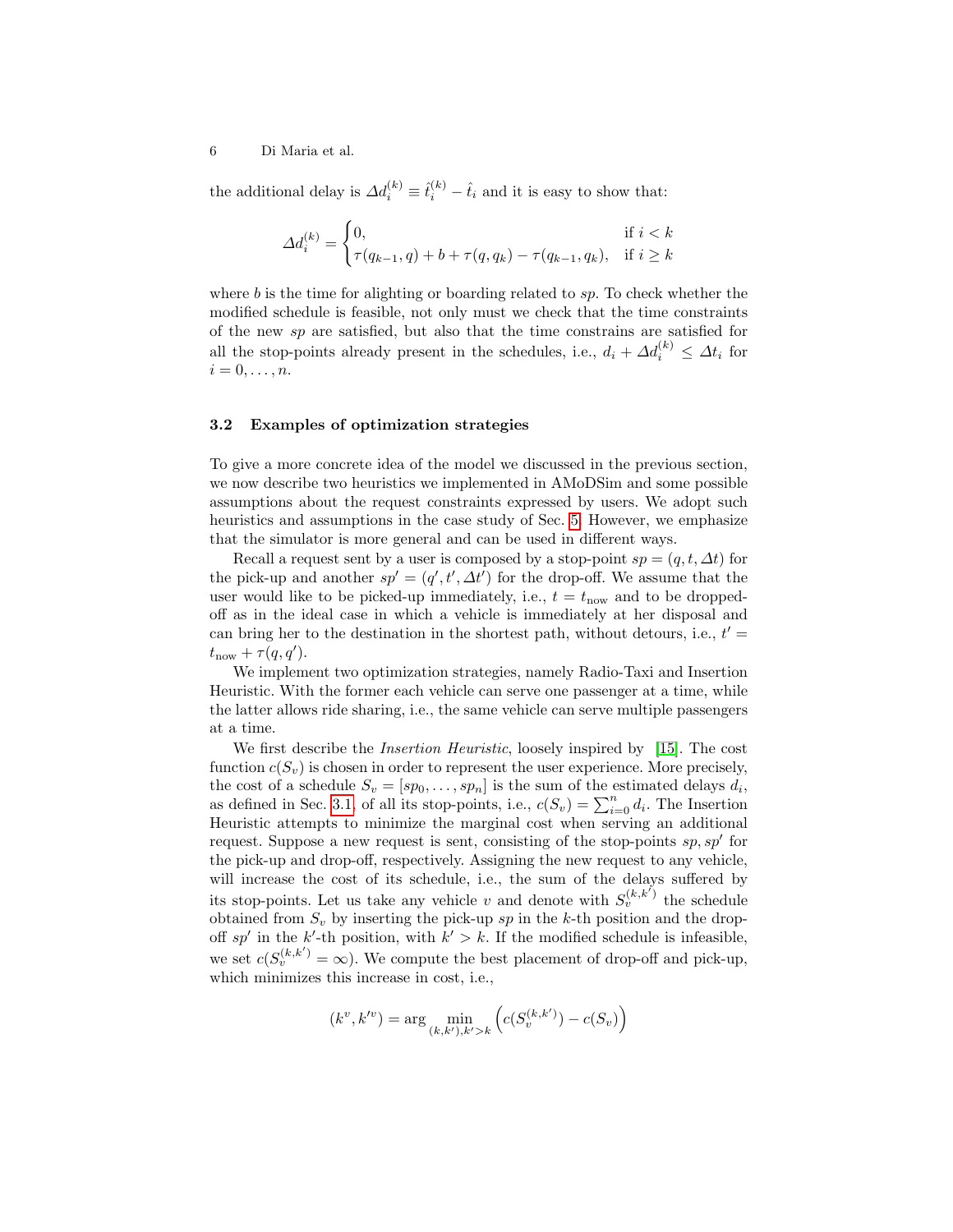We repeat the same computation for all the vehicles and we choose the one whose marginal cost is minimum, i.e.:

$$
v^* = \arg\min_v \left( c(S_v^{(k^v, k'^v)}) - c(S_v) \right)
$$

Finally, we assign the request to vehicle  $v^*$  and place the pick-up and drop-off in the  $k^{v*}$ -th and  $k'^{v*}$ -th positions, respectively.

The Radio-Taxi strategy is a constrained version of Insertion Heuristic, in that we impose that each pick-up be followed in any schedule by the correspondent drop-off, which ensures that at most one passenger is in the vehicle at any moment.

#### <span id="page-6-1"></span>3.3 Vehicle Movement

All vehicles travel through the links of the network, i.e., roads, at a predefined cruising speed. Each link has a length, which determines the time needed to traverse it. Obviously, when a vehicle alternates between a stop-point and another, its speed does not go from 0 to the cruising speed and back to 0 instantaneously. Therefore, we introduce a parameter  $t_a$  ( $t_d$ ), which represents the time lost for accelerating (decelerating). When a vehicle reaches a stop-point  $sp_i$ , we keep it in that node for an additional time  $b_i + t_a + t_d$ , before sending it again to the link toward the next stop-point.

## <span id="page-6-0"></span>4 Software Architecture

AMoDSim is a simulation platform developed on top of Omnetpp[\[3\]](#page-11-4). It is designed to be configurable, modular, event-based, algorithm-oriented and extensible with custom optimization strategies and network topologies.

The simulator models the road network as a set of nodes, i.e., geographical locations that could be origins and destinations of the service requests, connected through links, i.e., road connections between different locations. A vehicle is represented as a packet traveling through the links. A node is a compound-module composed of three sub-modules: queue, routing and application. A node has one queue module per each outgoing or incoming link. Each Queue module forwards (receives) packets to one of the outgoing links (from one of the incoming links). The Routing module (i) decides to which of the outgoing links a packet should be forwarded and (ii) checks, every time a vehicle passes, whether the node is one of its stop-points, in which case the vehicle is passed to the Application module. The Application module implements multiple functions:

- It generates user requests, as pairs of stop-points (one for the pick-up and one for the drop-offs). The generation obeys to a pre-determined stochastic process. So far, Poisson arrivals are implemented.
- It receives all the vehicles for which the node in question is a stop-point, checks the next stop-point, accessing a data-structure storing all the schedules and sends the vehicle to it. At the same time, it also notifies the coordinator, so that it can update the schedule in question.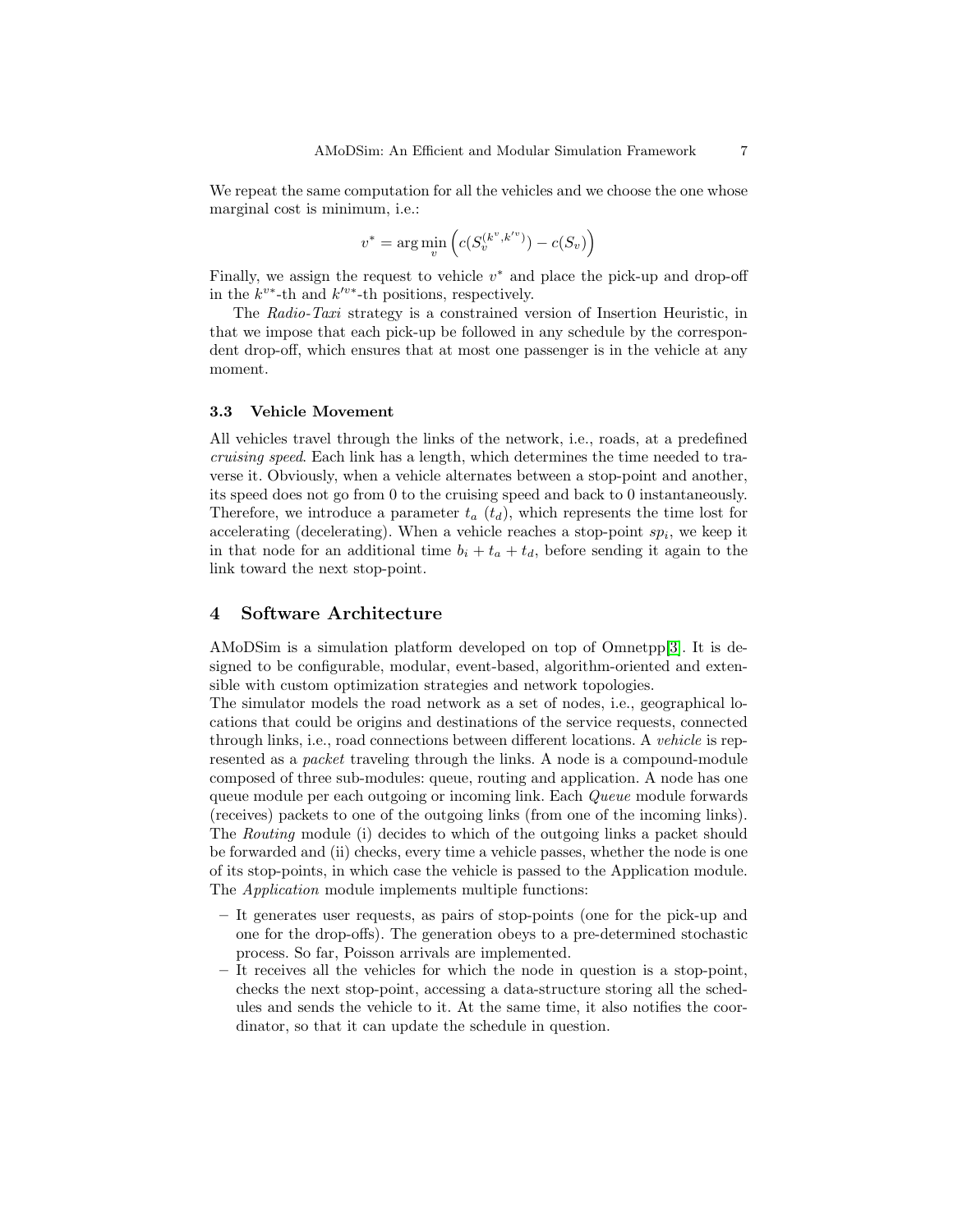- 8 Di Maria et al.
- It keeps the vehicles that are idling at the node with an empty schedule. In this case, it also receives a signal from the coordinator if a new schedule is assigned to the idling vehicles and sends them to their new stop-point.



Fig. 1: A trip example

The Coordinator manages the incoming trip requests, implements the trip allocation strategies and assigns each request to a vehicle, according to the implemented optimization strategy. It has been designed to be easily extensible with custom allocation strategies. We implemented a modular Coordinator within a hierarchical structure where the superclass implements the standard functions. One can extend such superclass and implement the logic of her matching algorithm.

#### 4.1 AMoD Performance Metrics

AMoDSim collects data during its execution and produces a set of results that enable statistical analysis related to both the point of view of the provider and of users.

Regarding the provider viewpoint, AMoDSim provides the following information per-vehicle: (i) distance traveled, (ii) number of passengers on board, (iii) requests picked-up but not yet dropped-off, (iv) number of pick-ups already in the schedule but not yet completed, (v) total requests assigned, (vi) the time the vehicle has spent idle or with  $p$  passengers, where  $p$  ranges from 1 to the number of per-vehicle seats.

Moreover, for each of the collected metric, AMoDSim computes aggregated fleet statistics, as sum, minimum, maximum, mean, standard deviation, median and 95th percentile.

At each time frame, the following information about the users' requests received up to that time are collected: (i) length of the submitted requests, (ii)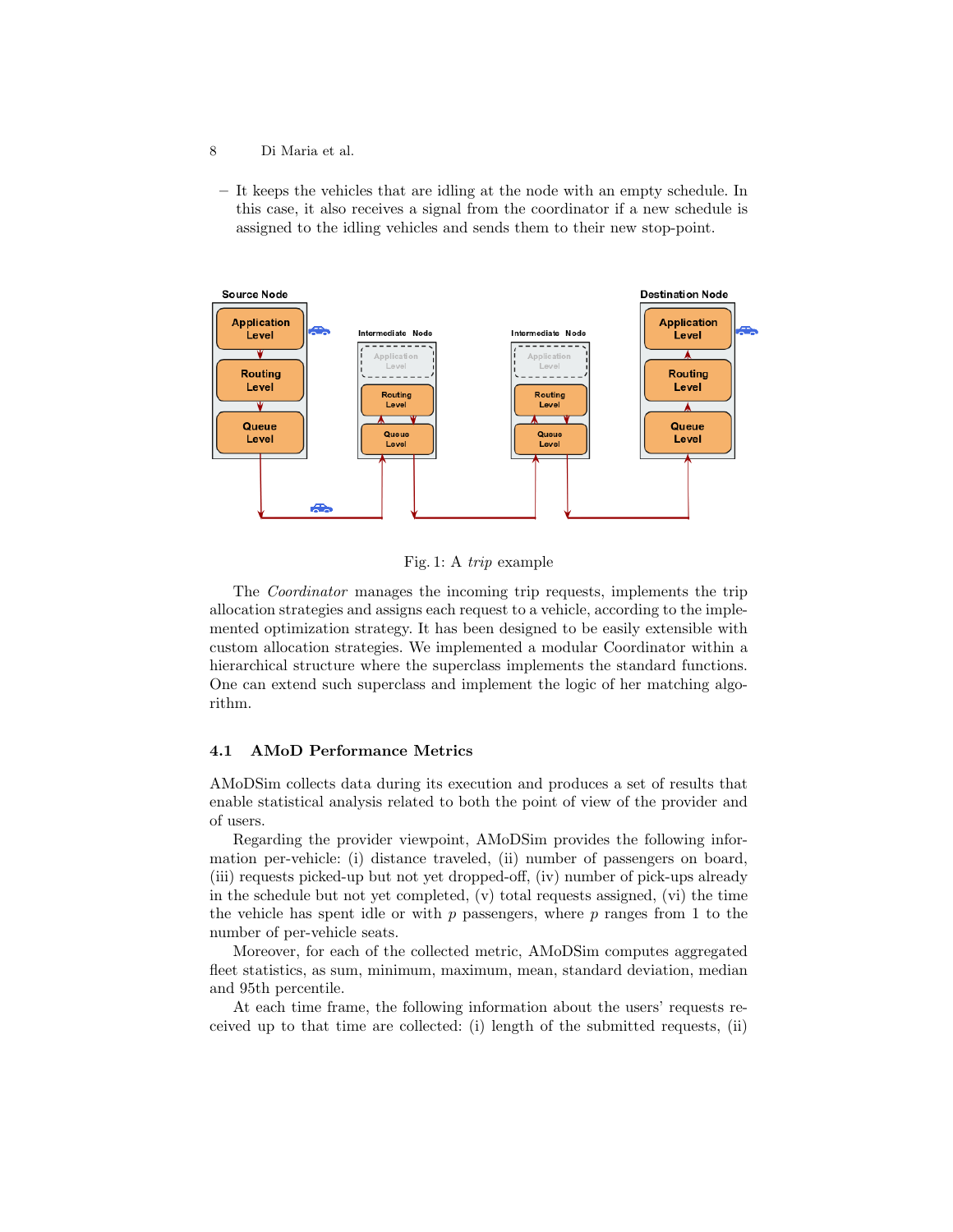number of requests that the system has received and assigned to the vehicles, (iii) number of requests that the system has rejected because it could not serve them within the time constraints, (iv) number of requests that the system is processing at the snapshot time.

The level of quality for the users is described by the following per-user quantities: (i) time that users spent in the pick-up location waiting for the vehicle, (ii) actual time that the user spent in the vehicle, (iii) Stretch, i.e., the ratio between the actual trip time and the preferred one, which is the time between the preferred pick-up and drop-off times.

## <span id="page-8-0"></span>5 Case Study

We showcase the capabilities of AMoD in a simple case study, in which we launched a campaign of 1800 simulations. We compare the performance of the Insertion Heuristic to the Radio-Taxi. We show how AMoDSim allows to find interesting insights on the AMoD systems and answer questions like: what is the fleet size needed to sustain a certain request rate? Which kind of vehicles should be employed (of how many seats)? What is the sharing level, i.e., how effectively are we able to condensate different user rides in few vehicle schedules? By how much sharing rides allows to reduce the fleet size needed? How efficient is vehicle usage, e.g., how much time vehicles are idle? We underline that the findings we get are not necessarily general properties of every AMoD systems, but depend on the particular optimization strategy we adopt and the particular scenario. Therefore, our goal is to show how other researchers can obtain similar findings with AMoDSim about their strategies and their scenarios. Finally, we show the computational performance of AMoDSim. We are aware that the quality of AMoDSim cannot be validated only by the case study we present here. Part of our future work is to apply AMoDSim to different scenarios and to validate by comparing it with other simulators. This latter point requires careful thinking, since other simulators are not directly comparable, for the reasons discussed in Section [1.](#page-0-0) We also believe that the best way to make AMoDSim reach full maturity is its adoption by other researchers for their studies, which would help in understanding and improving its limits.

#### 5.1 Scenario

We use Manhattan Grid that covers an area of  $60km^2$ , equivalent to Manhattan, with static link travel times as in [\[14\]](#page-12-15). We consider different configurations of the fleet of vehicles to study the performance of multiple ride-sharing degrees and fleet size. We perform simulations starting from single-seater up to 10-seater minibus and a fleet of 500 up to 9000 vehicles. We assume a cruising speed of 35kmph and a constant acceleration and deceleration of 1.676 mpss, resulting in a  $t_a + t_d = 11.5$  (see Sec[.3.3\)](#page-6-1) as in [\[21\]](#page-12-16). Thus, the vehicles have a constant acceleration (deceleration) of 1.676mpss (−1.676mpss). Users submit requests with Poissonian arrivals as in [\[16\]](#page-12-7) with rate ranging from 20 up to 640 requests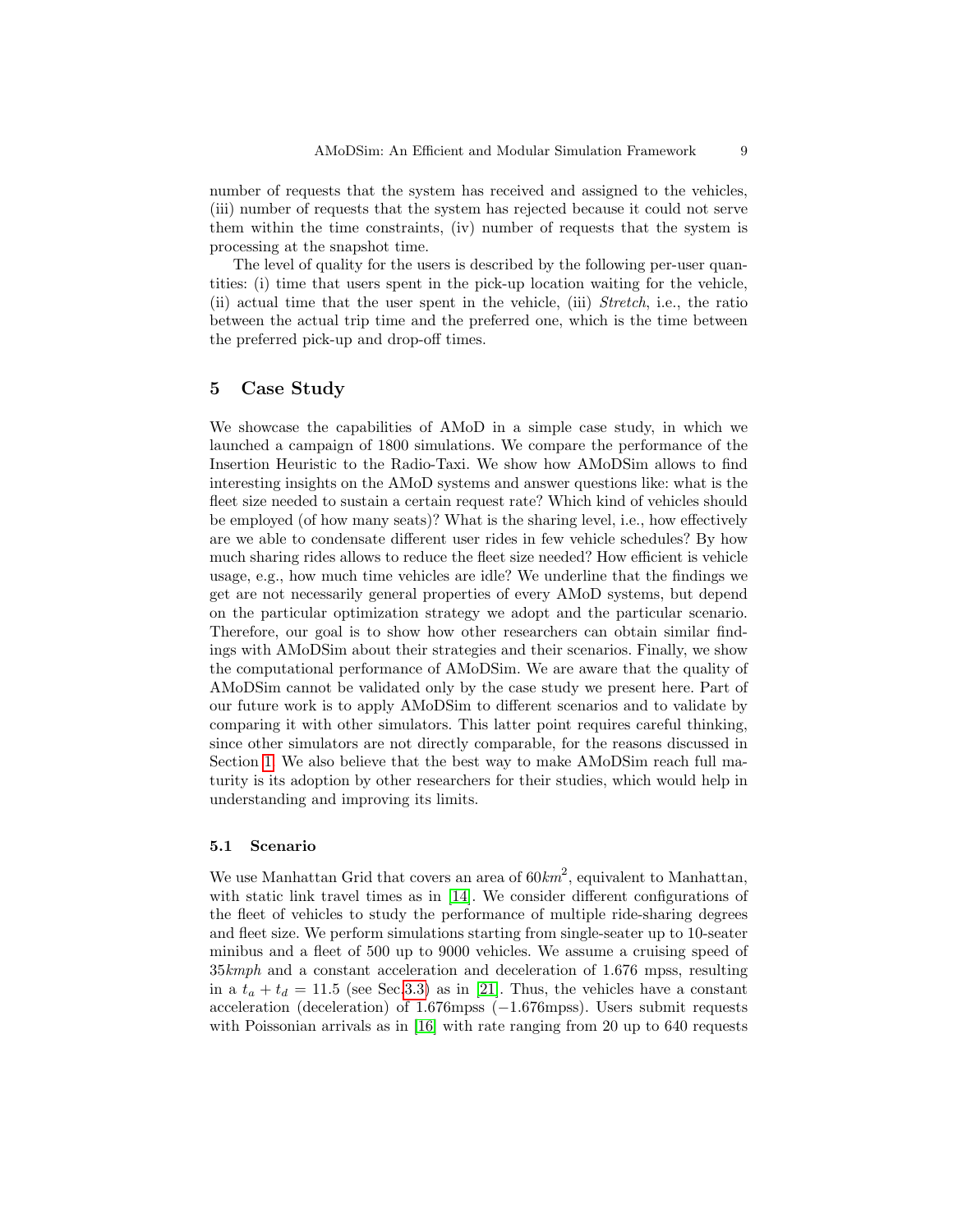per hour per  $km^2$  compatible with the scenarios employed in the literature [\[7,](#page-12-3)[15\]](#page-12-14). As for the  $b_i$  of a pick-up (drop-off) stop point  $sp_i$ , i.e. the time need for boarding (alighting), we assume 5 seconds (10 seconds) as in [\[13\]](#page-12-17). All results are collected running 4h simulations.

## 5.2 Results

In this section, we first give an example of analysis possible in AMoDSim and then discuss its computational performance.

Sharing opportunities for an AMoD provider. We investigate the factors determining the sharing degree and its impact on the provider and the users. The sharing degree is the capacity of an AMoD provider to exploit the fact that a single resource (vehicle) can be used to serve multiple requests. This concept, at the core of the sharing economy, cannot be quantified in a single value, but emerges from a set of different indicators that we discuss here. Fig. [2](#page-9-0) shows the performance of Radio-Taxi. It is clear that the system is saturated: only 35K requests are served over 65K and the number of idle vehicles goes down to zero in few minutes. Fig. [3](#page-10-0) shows that under the same conditions, Insertion Heurisitc with a fleet of 4-seater 2K vehicles allows to meet all the requests. Observe also that the total number of kilometers traveled, a proxy for the provider cost, decreases considerably by increasing the number of seats, since the sharing opportunities increase.

<span id="page-9-0"></span>

Fig. 2: RadioTaxi: maximum extra-time  $\Delta t = 15$ min, 2K vehicles. In the left and middle figure, the rate is  $320 \text{req}/h/Km^2$ 

The sharing degree is well summarized by Fig[.4,](#page-10-1) which shows the fraction of time vehicle spend, on average, with 0 (idle), 1, 2, ... passengers. Intuitively, if we allow users to express a tight extra-time constraint  $\Delta t$ , the sharing opportunities shrink and we can just afford few passengers at a time, in order to meet the constraints of all of them.

Note that, even with a long  $\Delta t$ , more than 6 seats are rarely utilized. This suggests that, if we want to implement a minibus-like service, strategies different from Insertion Heuristic must be used (which is an interesting subject to investigate). Observe also that high capacity vehicles would be fully utilized only if  $\Delta t$ is too tight. In other words the type of vehicles to be used depends on the type of service that the provider wishes to offer and the level of service users expect.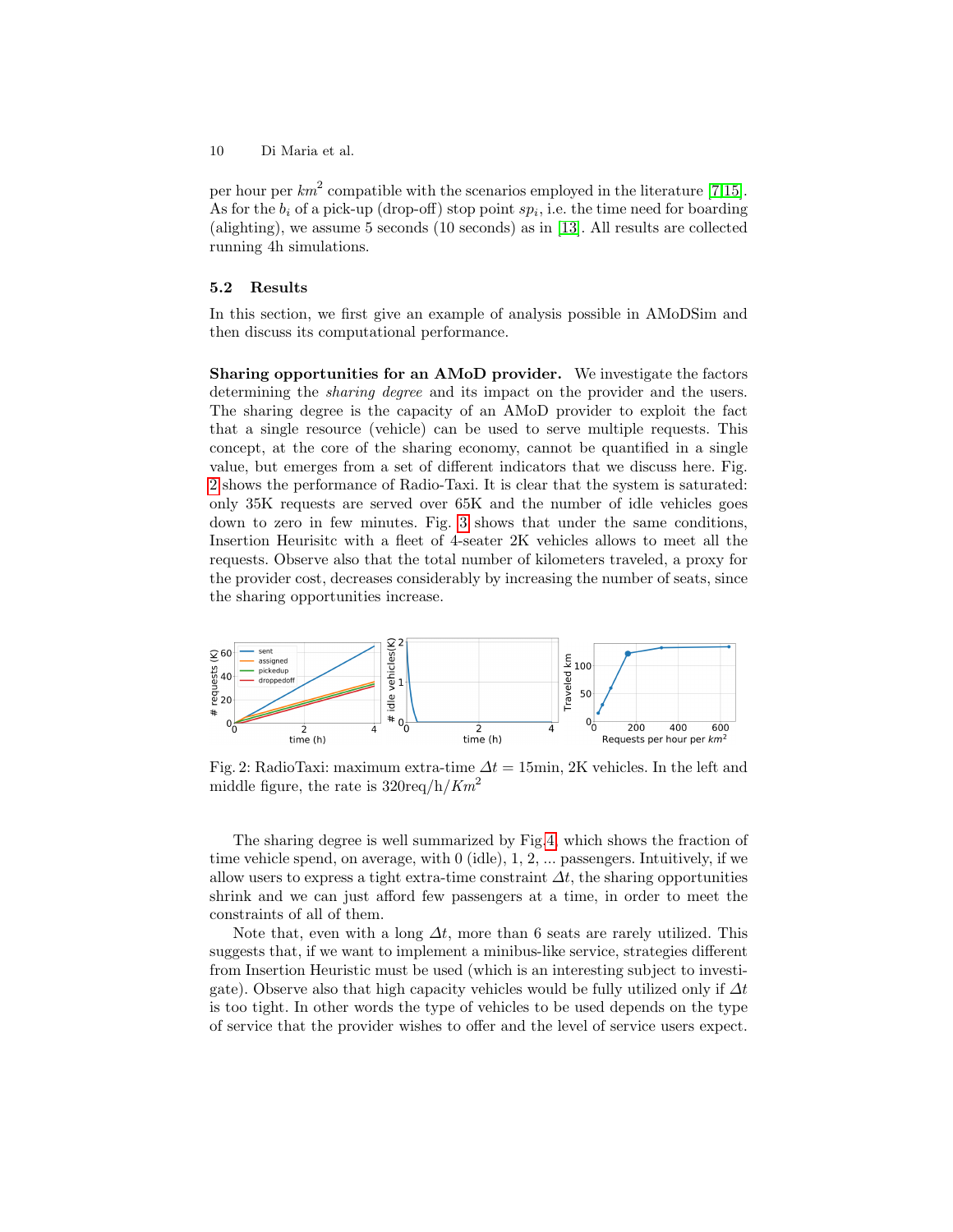<span id="page-10-0"></span>

Fig. 3: Insertion Heuristic:  $\Delta t = 15$ min. In the left and middle plots,  $320 \text{req/h}/Km^2$  and 2K 4-seater vehicles are used.

<span id="page-10-1"></span>

Fig. 4: Vehicle occupancy with 1K 10-seater vehicles and a rate of requests 320 per hour per  $km^2$ 

Mean waiting time. In a RadioTaxi-based AMoD system, the only way to serve a higher service demand is to increase the fleet size. Moreover, a large fleet reduces the Waiting Time (WT), which is shown in Fig. [5a.](#page-11-5) With the Insertion Heuristic another parameter impacts the user experience, namely the vehicle seats. In Fig. [5b](#page-11-5) we use large points to indicate the first value of request rate in which we observed the system is in saturation, i.e., it is not able to serve all the requests, e.g., Fig[.2.](#page-9-0) Observe that when the system is not saturated, the best WT are measured with 1 seater vehicles, since each is dedicated entirely to a single user each time and the user does not make detours due to sharing with others. However, the system saturates at only  $160 \text{req/h}/km^2$ . On the contrary, larger vehicles allow to serve a more intense demand without saturation, which translates in a better WT for the users.

Computation time and memory consumption. In this section we discuss the single-run computation time and the peak memory consumption of AMoDSim, which we observed in our case study. Note that comparison with other simulators is not possible here for the reasons discussed in Sec[.2:](#page-2-1) the casespecific simulators are not available and the transportation simulators are out of scope and would have required input data that do not exist for the scenar-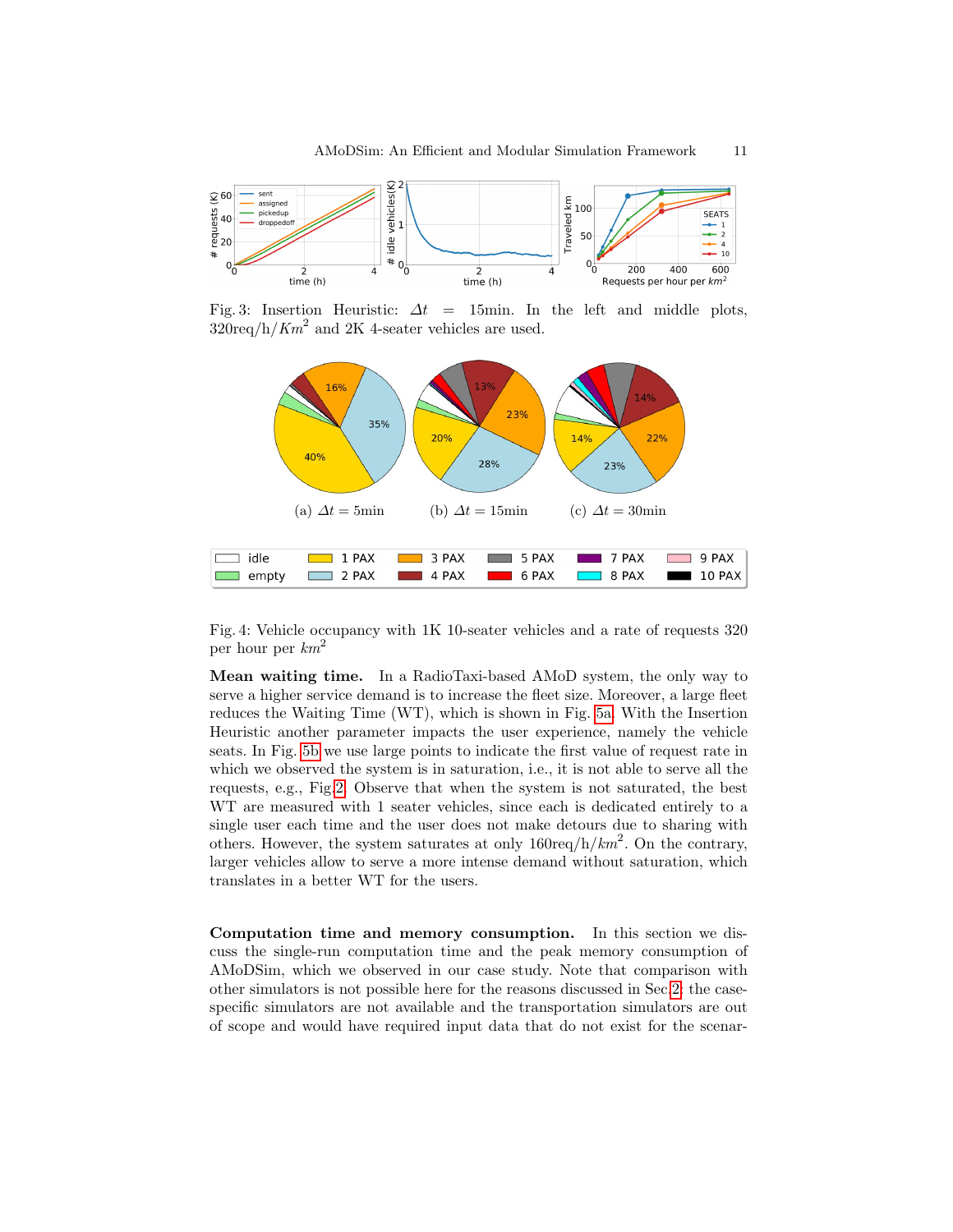<span id="page-11-5"></span>

Fig. 5: Mean waiting time with a maximum delay  $\Delta t = 10$  minutes.

ios considered. Fig. [6a](#page-11-6) and [6b](#page-11-6) show how both the computation time and the memory consumption grow with the number of vehicles and the rate of requests, as expected. Fig. [6c](#page-11-6) shows how the increase in computation time is significant moving from single-seater to 2-seater vehicles and is low moving from 4-seater to 10-seater. This may be due to the fact that vehicles spend most of the time with no more than 4 passengers anyway (Fig[.4\)](#page-10-1).

<span id="page-11-6"></span>

Fig. 6: Computation time and Memory consumption:  $\Delta t = 15$ min

# 6 Conclusion

NOT IN THIS DRAFT

# 7 Acknowledgement

NOT IN THIS DRAFT.

# References

- <span id="page-11-2"></span>1. BlaBla Car. https://www.blablacar.com/.
- <span id="page-11-3"></span>2. MESO: Mesoscopic version of SUMO. http://sumo.dlr.de/wiki/MESO.
- <span id="page-11-4"></span>3. OMNeT++. https://www.omnetpp.org/.
- <span id="page-11-0"></span>4. AA.VV. Vehicle Routing. SIAM-MOS, 2nd edition, 2014.
- <span id="page-11-1"></span>5. N. A.H. Agatz, A. L. Erera, et al. Dynamic ride-sharing: A simulation study in metro Atlanta. Transport Res B-Meth, 45 '(9):1450–1464, 2011.